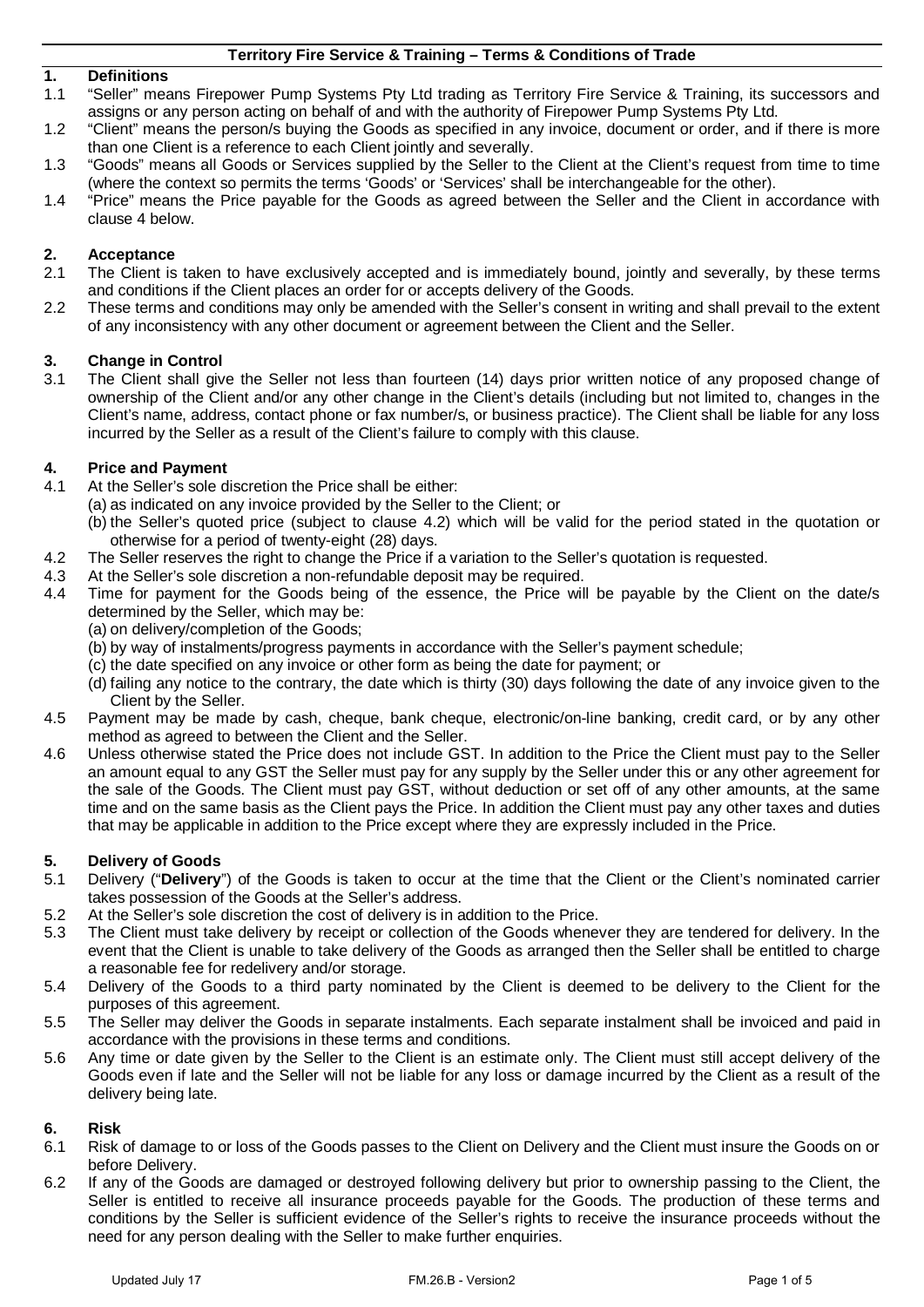6.3 If the Client requests the Seller to leave Goods outside the Seller's premises for collection or to deliver the Goods to an unattended location then such Goods shall be left at the Client's sole risk.

# **7. Title**

- <span id="page-1-0"></span>The Seller and the Client agree that ownership of the Goods shall not pass until:
	- (a) the Client has paid the Seller all amounts owing to the Seller; and
	- (b) the Client has met all of its other obligations to the Seller.
- 7.2 Receipt by the Seller of any form of payment other than cash shall not be deemed to be payment until that form of payment has been honoured, cleared or recognised.
- 7.3 It is further agreed that:
	- (a) until ownership of the Goods passes to the Client in accordance with clause [7.1](#page-1-0) that the Client is only a bailee of the Goods and must return the Goods to the Seller on request.
	- (b) the Client holds the benefit of the Client's insurance of the Goods on trust for the Seller and must pay to the Seller the proceeds of any insurance in the event of the Goods being lost, damaged or destroyed.
	- (c) the Client must not sell, dispose, or otherwise part with possession of the Goods other than in the ordinary course of business and for market value. If the Client sells, disposes or parts with possession of the Goods then the Client must hold the proceeds of any such act on trust for the Seller and must pay or deliver the proceeds to the Seller on demand.
	- (d) the Client should not convert or process the Goods or intermix them with other goods but if the Client does so then the Client holds the resulting product on trust for the benefit of the Seller and must sell, dispose of or return the resulting product to the Seller as it so directs.
	- (e) the Client irrevocably authorises the Seller to enter any premises where the Seller believes the Goods are kept and recover possession of the Goods.
	- (f) the Seller may recover possession of any Goods in transit whether or not delivery has occurred.
	- (g) the Client shall not charge or grant an encumbrance over the Goods nor grant nor otherwise give away any interest in the Goods while they remain the property of the Seller.
	- (h) the Seller may commence proceedings to recover the Price of the Goods sold notwithstanding that ownership of the Goods has not passed to the Client.

# **8. Client's Disclaimer**

The Client hereby disclaims any right to rescind, or cancel any contract with the Seller or to sue for any damages, or to claim restitution out of any inadvertent misrepresentation made to the Client by the Seller and the Client acknowledges that the Goods are bought relying solely upon the Clients own skill and judgement.

## **9. Personal Property Securities Act 2009 ("PPSA")**

- 9.1 In this clause financing statement, financing change statement, security agreement, and security interest has the meaning given to it by the PPSA.
- 9.2 Upon assenting to these terms and conditions in writing the Client acknowledges and agrees that these terms and conditions constitute a security agreement for the purposes of the PPSA and creates a security interest in all Goods that have previously been supplied and that will be supplied in the future by the Seller to the Client.
- <span id="page-1-3"></span><span id="page-1-2"></span><span id="page-1-1"></span>9.3 The Client undertakes to:
	- (a) promptly sign any further documents and/or provide any further information (such information to be complete, accurate and up-to-date in all respects) which the Seller may reasonably require to;
		- (i) register a financing statement or financing change statement in relation to a security interest on the Personal Property Securities Register;
		- (ii) register any other document required to be registered by the PPSA; or
		- (iii)correct a defect in a statement referred to in clause  $9.3(a)(i)$  $9.3(a)(i)$  or  $9.3(a)(ii)$ ;
	- (b) indemnify, and upon demand reimburse, the Seller for all expenses incurred in registering a financing statement or financing change statement on the Personal Property Securities Register established by the PPSA or releasing any Goods charged thereby;
	- (c) not register a financing change statement in respect of a security interest without the prior written consent of the Seller;
	- (d) not register, or permit to be registered, a financing statement or a financing change statement in relation to the Goods in favour of a third party without the prior written consent of the Seller;
	- (e) immediately advise the Seller of any material change in its business practices of selling the Goods which would result in a change in the nature of proceeds derived from such sales.
- 9.4 The Seller and the Client agree that sections 96, 115 and 125 of the PPSA do not apply to the security agreement created by these terms and conditions.
- <span id="page-1-4"></span>9.5 The Client waives their rights to receive notices under sections 95, 118, 121(4), 130, 132(3)(d) and 132(4) of the PPSA.
- 9.6 The Client waives their rights as a grantor and/or a debtor under sections 142 and 143 of the PPSA.
- 9.7 Unless otherwise agreed to in writing by the Seller, the Client waives their right to receive a verification statement in accordance with section 157 of the PPSA.
- 9.8 The Client must unconditionally ratify any actions taken by the Seller under clauses [9.3](#page-1-1) t[o 9.5.](#page-1-4)
- 9.9 Subject to any express provisions to the contrary nothing in these terms and conditions is intended to have the effect of contracting out of any of the provisions the PPSA.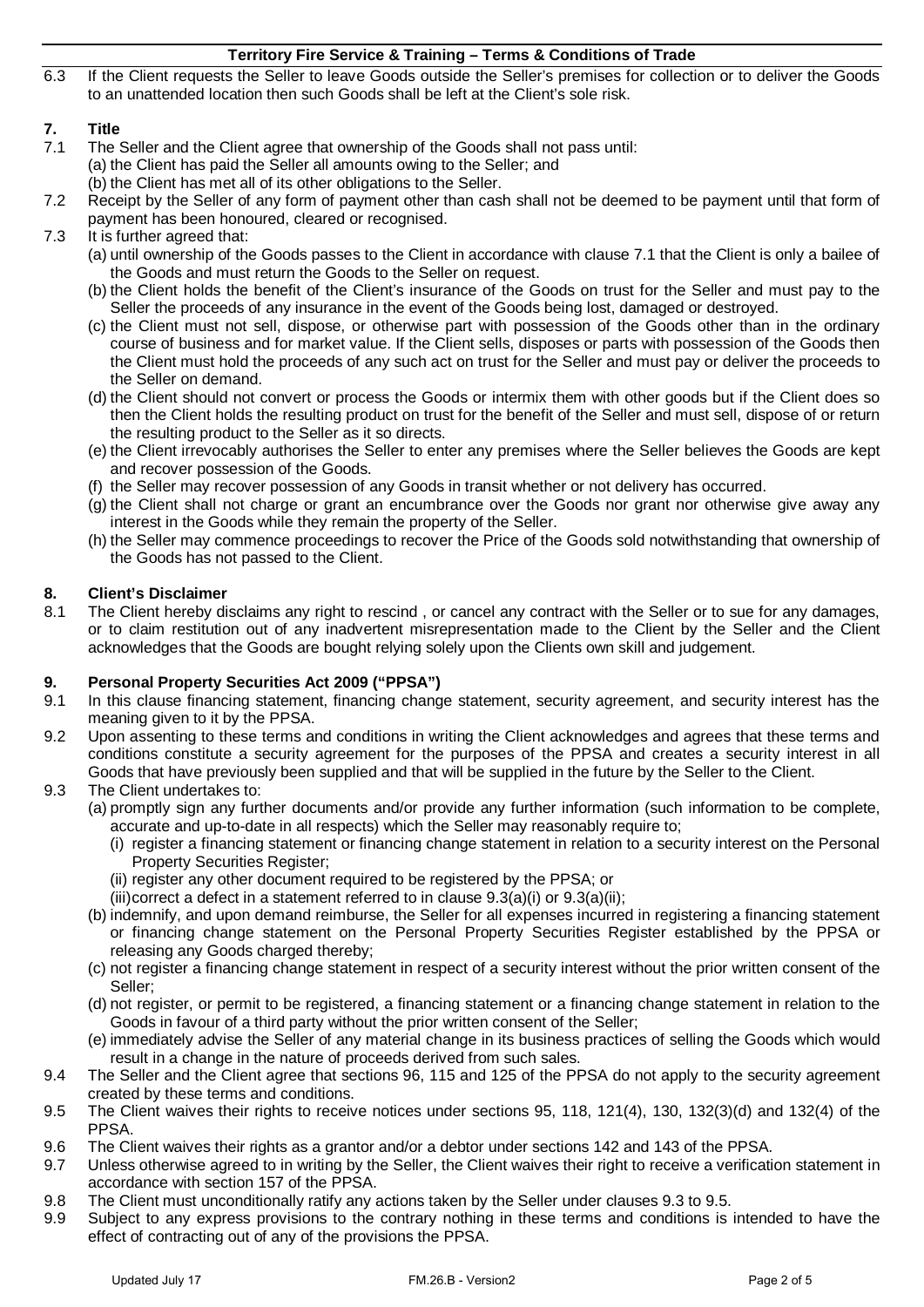## <span id="page-2-0"></span>**10. Security and Charge**

- 10.1 In consideration of the Seller agreeing to supply the Goods, the Client charges all of its rights, title and interest (whether joint or several) in any land, realty or other assets capable of being charged, owned by the Client either now or in the future, to secure the performance by the Client of its obligations under these terms and conditions (including, but not limited to, the payment of any money).
- 10.2 The Client indemnifies the Seller from and against all the Seller's costs and disbursements including legal costs on a solicitor and own client basis incurred in exercising the Seller's rights under this clause.
- 10.3 The Client irrevocably appoints the Seller and each director of the Seller as the Client's true and lawful attorney/s to perform all necessary acts to give effect to the provisions of this clause [10](#page-2-0) including, but not limited to, signing any document on the Client's behalf.

## <span id="page-2-1"></span>**11. Defects, Warranties and Returns, Competition and Consumer Act 2010 (CCA)**

- <span id="page-2-2"></span>11.1 The Client must inspect the Goods on delivery and must within seven (7) days of delivery notify the Seller in writing of any evident defect/damage, shortage in quantity, or failure to comply with the description or quote. The Client must notify any other alleged defect in the Goods as soon as reasonably possible after any such defect becomes evident. Upon such notification the Client must allow the Seller to inspect the Goods.
- 11.2 Under applicable State, Territory and Commonwealth Law (including, without limitation the CCA), certain statutory implied guarantees and warranties (including, without limitation the statutory guarantees under the CCA) may be implied into these terms and conditions (**Non-Excluded Guarantees**).
- 11.3 The Seller acknowledges that nothing in these terms and conditions purports to modify or exclude the Non-Excluded Guarantees.
- 11.4 Except as expressly set out in these terms and conditions or in respect of the Non-Excluded Guarantees, the Seller makes no warranties or other representations under these terms and conditions including but not limited to the quality or suitability of the Goods. The Seller's liability in respect of these warranties is limited to the fullest extent permitted by law.
- 11.5 If the Client is a consumer within the meaning of the CCA, the Seller's liability is limited to the extent permitted by section 64A of Schedule 2.
- 11.6 If the Seller is required to replace the Goods under this clause or the CCA, but is unable to do so, the Seller may refund any money the Client has paid for the Goods.
- 11.7 If the Client is not a consumer within the meaning of the CCA, the Seller's liability for any defect or damage in the Goods is:
	- (a) limited to the value of any express warranty or warranty card provided to the Client by the Seller at the Seller's sole discretion;
	- (b) limited to any warranty to which the Seller is entitled, if the Seller did not manufacture the Goods;
	- (c) otherwise negated absolutely.
- <span id="page-2-3"></span>11.8 Subject to this clause [11,](#page-2-1) returns will only be accepted provided that:
	- (a) the Client has complied with the provisions of clause [11.1;](#page-2-2) and
		- (b) the Seller has agreed that the Goods are defective; and
	- (c) the Goods are returned within a reasonable time at the Client's cost (if that cost is not significant); and
	- (d) the Goods are returned in as close a condition to that in which they were delivered as is possible.
- 11.9 Notwithstanding clauses [11.1](#page-2-2) to [11.8](#page-2-3) but subject to the CCA, the Seller shall not be liable for any defect or damage which may be caused or partly caused by or arise as a result of:
	- (a) the Client failing to properly maintain or store any Goods;
	- (b) the Client using the Goods for any purpose other than that for which they were designed;
	- (c) the Client continuing the use of any Goods after any defect became apparent or should have become apparent to a reasonably prudent operator or user;
	- (d) the Client failing to follow any instructions or guidelines provided by the Seller;
	- (e) fair wear and tear, any accident, or act of God.
- 11.10 The Seller may in its absolute discretion accept non-defective Goods for return in which case the Seller may require the Client to pay handling fees of up to twenty percent (20%) of the value of the returned Goods plus any freight costs.
- 11.11 Notwithstanding anything contained in this clause if the Seller is required by a law to accept a return then the Seller will only accept a return on the conditions imposed by that law.

## **12. Default and Consequences of Default**

- 12.1 Interest on overdue invoices shall accrue daily from the date when payment becomes due, until the date of payment, at a rate of two and a half percent (2.5%) per calendar month (and at the Seller's sole discretion such interest shall compound monthly at such a rate) after as well as before any judgment.
- 12.2 If the Client owes the Seller any money the Client shall indemnify the Seller from and against all costs and disbursements incurred by the Seller in recovering the debt (including but not limited to internal administration fees, legal costs on a solicitor and own client basis, the Seller's collection agency costs, and bank dishonour fees).
- 12.3 Without prejudice to any other remedies the Seller may have, if at any time the Client is in breach of any obligation (including those relating to payment) under these terms and conditions the Seller may suspend or terminate the supply of Goods to the Client. The Seller will not be liable to the Client for any loss or damage the Client suffers because the Seller has exercised its rights under this clause.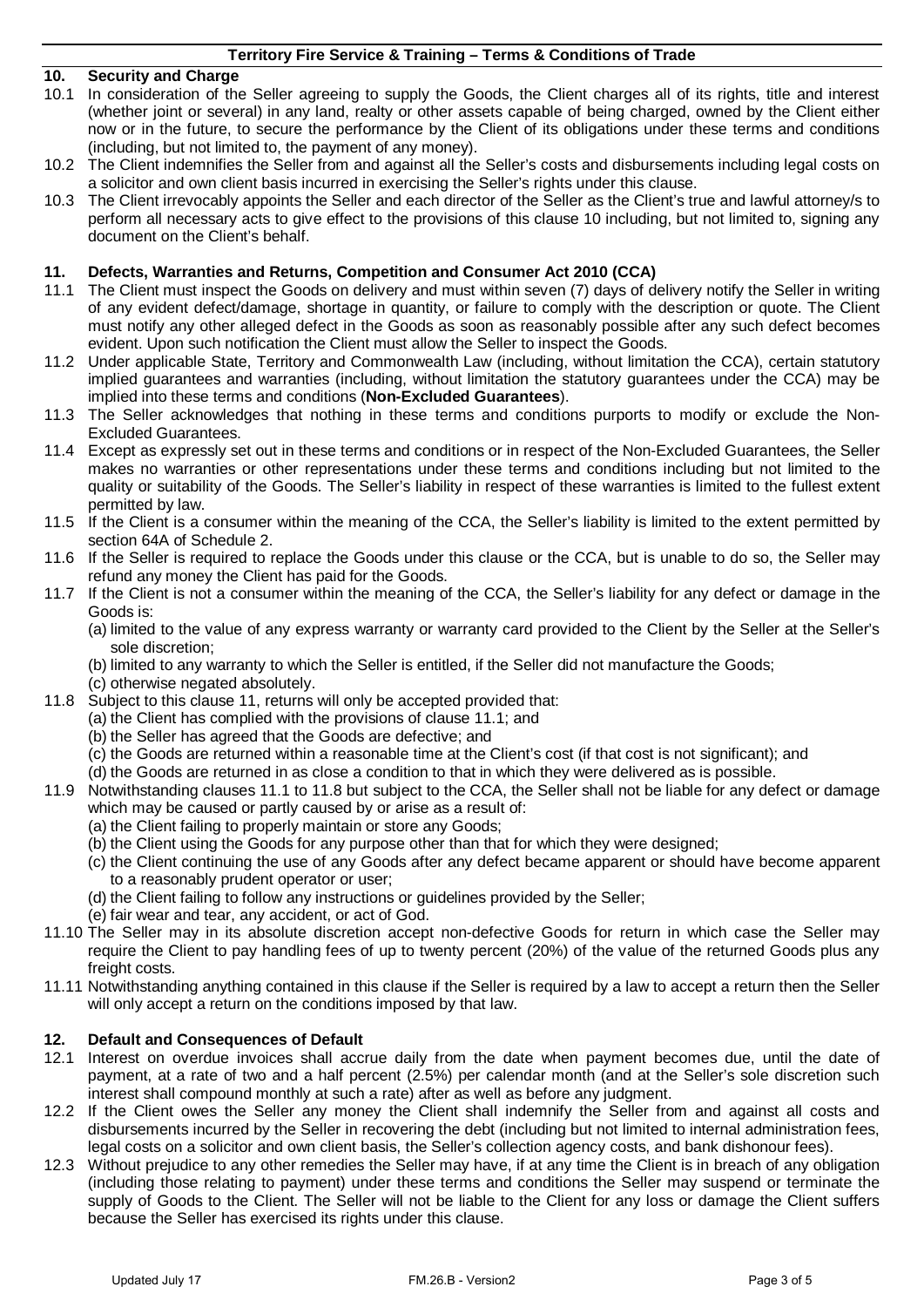- 12.4 Without prejudice to the Seller's other remedies at law the Seller shall be entitled to cancel all or any part of any order of the Client which remains unfulfilled and all amounts owing to the Seller shall, whether or not due for payment, become immediately payable if:
	- (a) any money payable to the Seller becomes overdue, or in the Seller's opinion the Client will be unable to make a payment when it falls due;
	- (b) the Client becomes insolvent, convenes a meeting with its creditors or proposes or enters into an arrangement with creditors, or makes an assignment for the benefit of its creditors; or
	- (c) a receiver, manager, liquidator (provisional or otherwise) or similar person is appointed in respect of the Client or any asset of the Client.

## **13. Cancellation**

- 13.1 The Seller may cancel any contract to which these terms and conditions apply or cancel delivery of Goods at any time before the Goods are delivered by giving written notice to the Client. On giving such notice the Seller shall repay to the Client any money paid by the Client for the Goods. The Seller shall not be liable for any loss or damage whatsoever arising from such cancellation.
- 13.2 In the event that the Client cancels delivery of Goods the Client shall be liable for any and all loss incurred (whether direct or indirect) by the Seller as a direct result of the cancellation (including, but not limited to, any loss of profits).
- 13.3 Cancellation of orders for Goods made to the Client's specifications, or for non-stocklist items, will definitely not be accepted once production has commenced, or an order has been placed.

## **14. Privacy Act 1988**

- 14.1 The Client agrees for the Seller to obtain from a credit reporting agency a credit report containing personal credit information about the Client in relation to credit provided by the Seller.
- 14.2 The Client agrees that the Seller may exchange information about the Client with those credit providers either named as trade referees by the Client or named in a consumer credit report issued by a credit reporting agency for the following purposes:
	- (a) to assess an application by the Client; and/or
	- (b) to notify other credit providers of a default by the Client; and/or
	- (c) to exchange information with other credit providers as to the status of this credit account, where the Client is in default with other credit providers; and/or
	- (d) to assess the creditworthiness of the Client.

The Client understands that the information exchanged can include anything about the Client's creditworthiness, credit standing, credit history or credit capacity that credit providers are allowed to exchange under the Privacy Act 1988.

- 14.3 The Client consents to the Seller being given a consumer credit report to collect overdue payment on commercial credit (Section 18K(1)(h) Privacy Act 1988).
- 14.4 The Client agrees that personal credit information provided may be used and retained by the Seller for the following purposes (and for other purposes as shall be agreed between the Client and Seller or required by law from time to time):
	- (a) the provision of Goods; and/or
	- (b) the marketing of Goods by the Seller, its agents or distributors; and/or
	- (c) analysing, verifying and/or checking the Client's credit, payment and/or status in relation to the provision of Goods; and/or
	- (d) processing of any payment instructions, direct debit facilities and/or credit facilities requested by the Client; and/or
	- (e) enabling the daily operation of Client's account and/or the collection of amounts outstanding in the Client's account in relation to the Goods.
- 14.5 The Seller may give information about the Client to a credit reporting agency for the following purposes:
	- (a) to obtain a consumer credit report about the Client;
	- (b) allow the credit reporting agency to create or maintain a credit information file containing information about the Client.
- 14.6 The information given to the credit reporting agency may include:
	- (a) personal particulars (the Client's name, sex, address, previous addresses, date of birth, name of employer and driver's licence number);
	- (b) details concerning the Client's application for credit or commercial credit and the amount requested;
	- (c) advice that the Seller is a current credit provider to the Client;
	- (d) advice of any overdue accounts, loan repayments, and/or any outstanding monies owing which are overdue by more than sixty (60) days, and for which debt collection action has been started;
	- (e) that the Client's overdue accounts, loan repayments and/or any outstanding monies are no longer overdue in respect of any default that has been listed;
	- (f) information that, in the opinion of the Seller, the Client has committed a serious credit infringement (that is, fraudulently or shown an intention not to comply with the Client's credit obligations);
	- (g) advice that cheques drawn by the Client for one hundred dollars (\$100) or more, have been dishonoured more than once;
	- (h) that credit provided to the Client by the Seller has been paid or otherwise discharged.